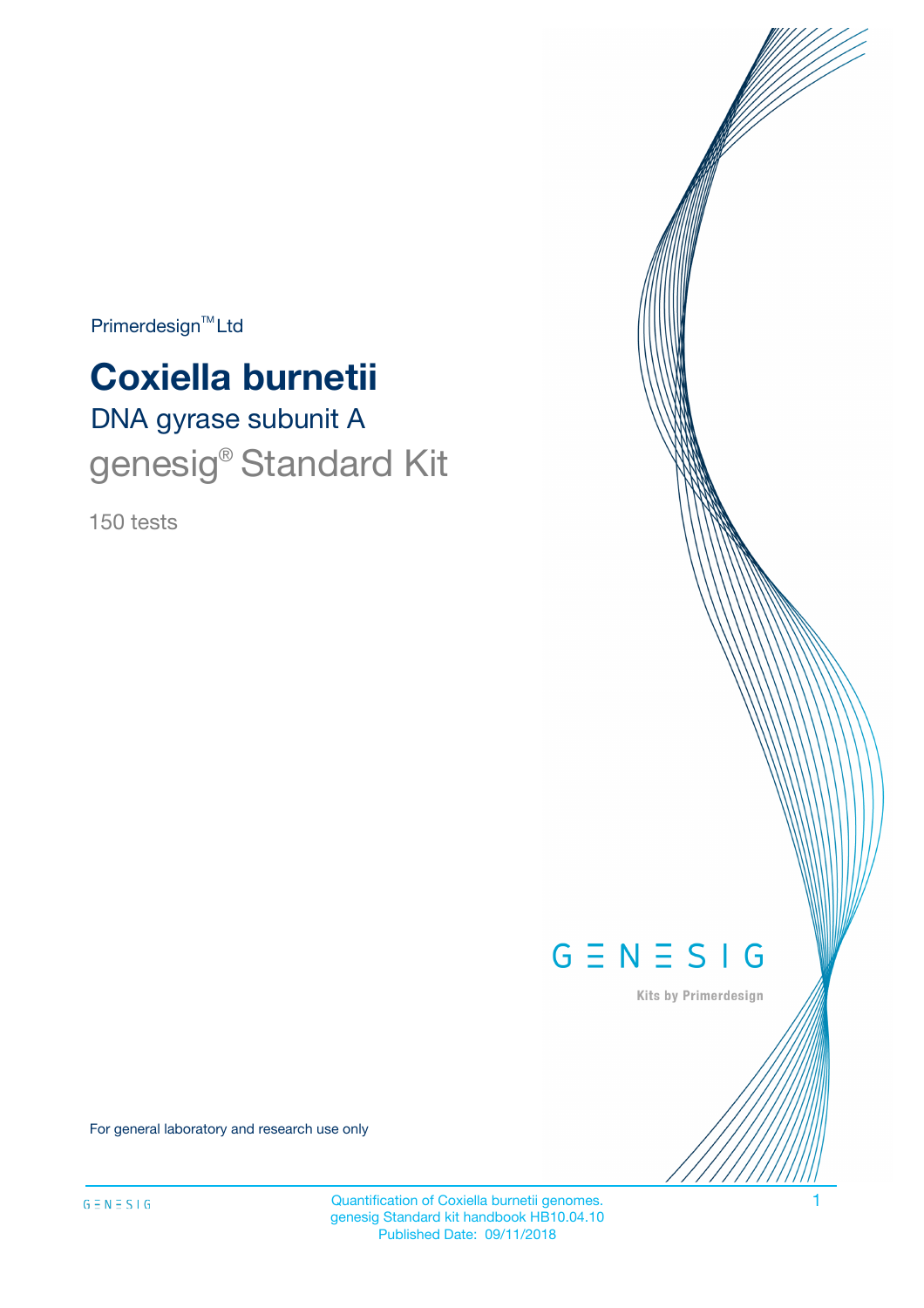### Introduction to Coxiella burnetii

Coxiella Burnetii is a Gram-negative non-sporulating, rod-like intracellular bacterium that is responsible for human Q fever. The pathogen can be considered as a potential agent for bioterrorism as it is highly infectious and resistant to heat and drying. The genome is approximately 2 Mb long and is circular in conformation. C. burnetii possesses a lipopolysaccharide structure that is important in virulence and responsible for antigenic phase variation, analogous to the smooth-rough LPS variation seen in enteric Gram-negative microorganisms. Bacterial isolates from eukaryotic hosts have a phase I (smooth) LPS, which can protect the microorganism from microbicidal activities of the host.

Coxiella burnetii can induce abortion in domestic mammals (cat, dog, rabbit) and ruminants, and these animals represent their main reservoir. The danger posed by Coxiella is that they can be excreted by animals exhibiting no apparent clinical signs of the disease, whether following natural infection or because the animals have been vaccinated with an ineffective vaccine. This can then be transmitted to humans via inhalation or tick bites. After initial infection at the site of entry, the microorganism is engulfed by resident macrophages and transported systemically, causing histopathological changes in the lungs, liver, and spleen. After uptake by host cells, the acidic conditions within the phagolysosome allow the bacteria to grow. Eventually, proliferation within the phagolysosome leads to rupture of the host cell and infection of a new population of host cells.

The incubation period can vary from a few days to several weeks and the severity of infection varies in direct proportion to the infectious dose in normal individuals. There are no characteristic symptoms of Q fever, but fever, severe headache, and chills tend to be prevalent. Fever usually peaks at 40°C and lasts for approximately 13 days. Fatigue and sweats also frequently occur. Pneumonia is a common clinical presentation. Cough, nausea, vomiting, myalgia, arthralgia, chest pain, hepatitis, and occasionally, splenomegaly, osteomyelitis, and meningoencephalitis are symptoms that are also associated with acute Q fever. Fatalities in cases of acute Q fever are rare, with fewer than 1% of cases resulting in death. Children develop symptomatic disease less frequently than adults.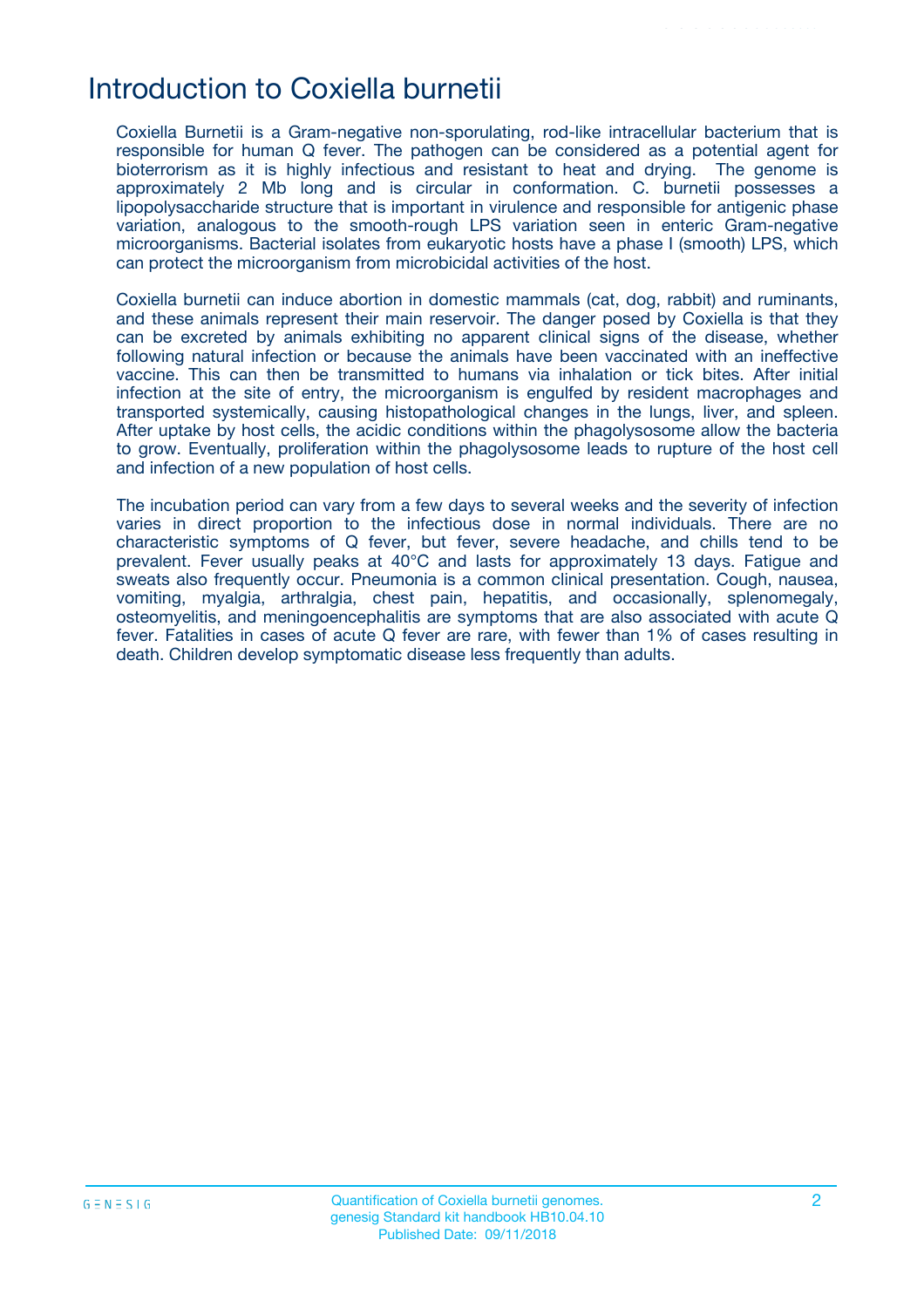

The Primerdesign genesig Kit for Coxiella burnetii (C.burnetii) genomes is designed for the in vitro quantification of C.burnetii genomes. The kit is designed to have a broad detection profile. Specifically, the primers represent 100% homology with over 95% of the NCBI database reference sequences available at the time of design.

The dynamics of genetic variation means that new sequence information may become available after the initial design. Primerdesign periodically reviews the detection profiles of our kits and when required releases new versions.

If you require further information, or have a specific question about the detection profile of this kit then please send an e.mail to enquiry@primerdesign.co.uk and our bioinformatics team will answer your question.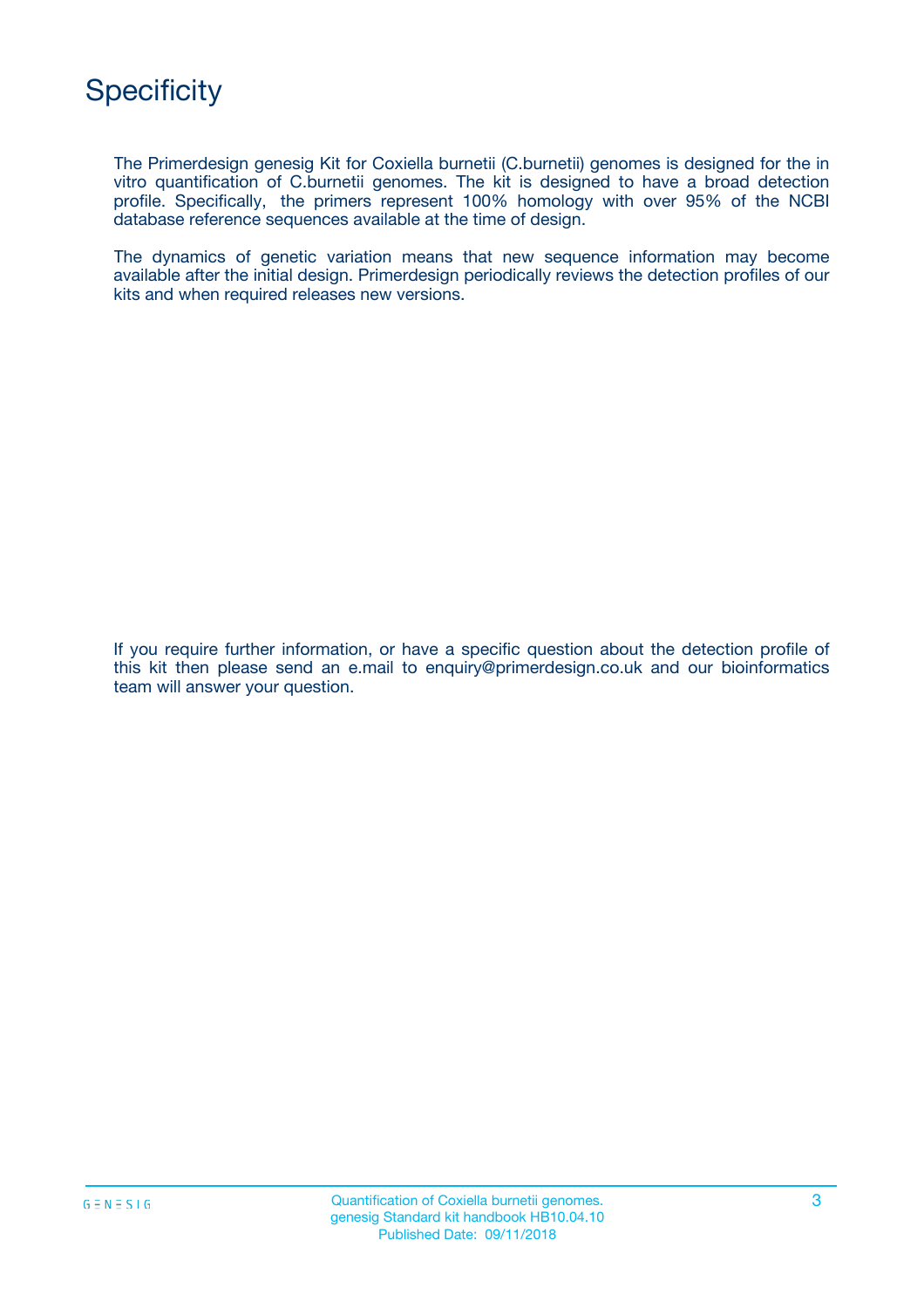# Kit contents

- **C.burnetii specific primer/probe mix (150 reactions BROWN)** FAM labelled
- **C.burnetii positive control template (for Standard curve RED)**
- **RNase/DNase free water (WHITE)** for resuspension of primer/probe mixes
- **Template preparation buffer (YELLOW)** for resuspension of positive control template and standard curve preparation

## Reagents and equipment to be supplied by the user

#### **Real-time PCR Instrument**

#### **Extraction kit**

This kit is recommended for use with genesig Easy DNA/RNA extraction kit. However, it is designed to work well with all processes that yield high quality RNA and DNA with minimal PCR inhibitors.

#### **oasig**TM **lyophilised or Precision**®**PLUS 2X qPCR Master Mix**

This kit is intended for use with oasig or PrecisionPLUS2X qPCR Master Mix.

**Pipettors and Tips**

**Vortex and centrifuge**

**Thin walled 1.5 ml PCR reaction tubes**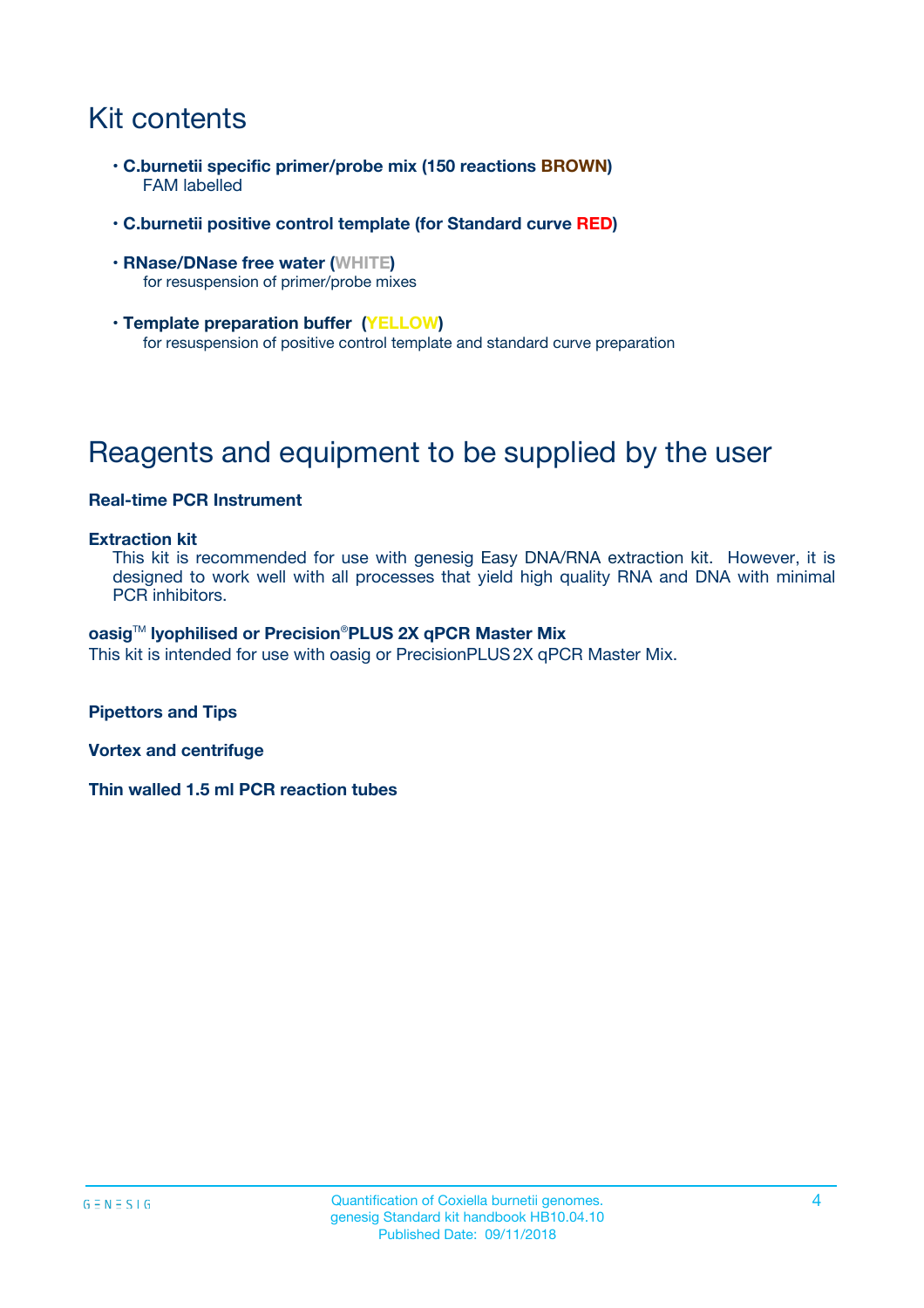### Kit storage and stability

This kit is stable at room temperature but should be stored at -20ºC on arrival. Once the lyophilised components have been resuspended they should not be exposed to temperatures above -20°C for longer than 30 minutes at a time and unnecessary repeated freeze/thawing should be avoided. The kit is stable for six months from the date of resuspension under these circumstances.

If a standard curve dilution series is prepared this can be stored frozen for an extended period. If you see any degradation in this serial dilution a fresh standard curve can be prepared from the positive control.

Primerdesign does not recommend using the kit after the expiry date stated on the pack.

### Suitable sample material

All kinds of sample material suited for PCR amplification can be used. Please ensure the samples are suitable in terms of purity, concentration, and DNA integrity. Always run at least one negative control with the samples. To prepare a negative-control, replace the template DNA sample with RNase/DNase free water.

### Dynamic range of test

Under optimal PCR conditions genesig C.burnetii detection kits have very high priming efficiencies of >95% and can detect less than 100 copies of target template.

### Notices and disclaimers

This product is developed, designed and sold for research purposes only. It is not intended for human diagnostic or drug purposes or to be administered to humans unless clearly expressed for that purpose by the Food and Drug Administration in the USA or the appropriate regulatory authorities in the country of use. During the warranty period Primerdesign genesig detection kits allow precise and reproducible data recovery combined with excellent sensitivity. For data obtained by violation to the general GLP guidelines and the manufacturer's recommendations the right to claim under guarantee is expired. PCR is a proprietary technology covered by several US and foreign patents. These patents are owned by Roche Molecular Systems Inc. and have been sub-licensed by PE Corporation in certain fields. Depending on your specific application you may need a license from Roche or PE to practice PCR. Additional information on purchasing licenses to practice the PCR process may be obtained by contacting the Director of Licensing at Roche Molecular Systems, 1145 Atlantic Avenue, Alameda, CA 94501 or Applied Biosystems business group of the Applera Corporation, 850 Lincoln Centre Drive, Foster City, CA 94404. In addition, the 5' nuclease assay and other homogeneous amplification methods used in connection with the PCR process may be covered by U.S. Patents 5,210,015 and 5,487,972, owned by Roche Molecular Systems, Inc, and by U.S. Patent 5,538,848, owned by The Perkin-Elmer Corporation.

### Trademarks

Primerdesign™ is a trademark of Primerdesign Ltd.

genesig $^\circledR$  is a registered trademark of Primerdesign Ltd.

The PCR process is covered by US Patents 4,683,195, and 4,683,202 and foreign equivalents owned by Hoffmann-La Roche AG. BI, ABI PRISM® GeneAmp® and MicroAmp® are registered trademarks of the Applera Genomics (Applied Biosystems Corporation). BIOMEK® is a registered trademark of Beckman Instruments, Inc.; iCycler™ is a registered trademark of Bio-Rad Laboratories, Rotor-Gene is a trademark of Corbett Research. LightCycler™ is a registered trademark of the Idaho Technology Inc. GeneAmp®, TaqMan® and AmpliTaqGold® are registered trademarks of Roche Molecular Systems, Inc., The purchase of the Primerdesign reagents cannot be construed as an authorization or implicit license to practice PCR under any patents held by Hoffmann-LaRoche Inc.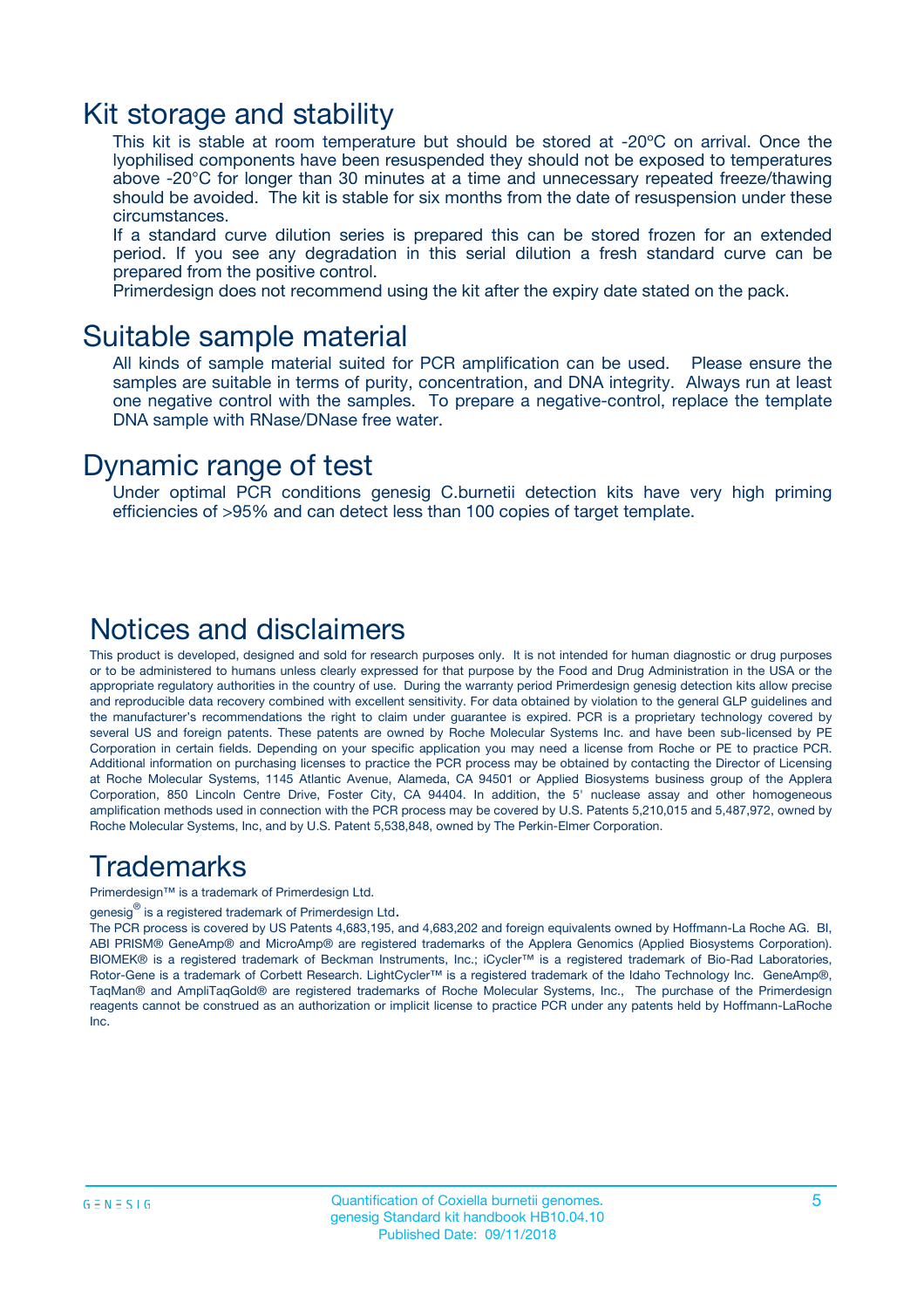### Principles of the test

#### **Real-time PCR**

A C.burnetii specific primer and probe mix is provided and this can be detected through the FAM channel.

The primer and probe mix provided exploits the so-called TaqMan® principle. During PCR amplification, forward and reverse primers hybridize to the C.burnetii DNA. A fluorogenic probe is included in the same reaction mixture which consists of a DNA probe labeled with a 5`-dye and a 3`-quencher. During PCR amplification, the probe is cleaved and the reporter dye and quencher are separated. The resulting increase in fluorescence can be detected on a range of qPCR platforms.

#### **Positive control**

For copy number determination and as a positive control for the PCR set up, the kit contains a positive control template. This can be used to generate a standard curve of C.burnetii copy number / Cq value. Alternatively the positive control can be used at a single dilution where full quantitative analysis of the samples is not required. Each time the kit is used, at least one positive control reaction must be included in the run. A positive result indicates that the primers and probes for detecting the target C.burnetii gene worked properly in that particular experimental scenario. If a negative result is obtained the test results are invalid and must be repeated. Care should be taken to ensure that the positive control does not contaminate any other kit component which would lead to false-positive results. This can be achieved by handling this component in a Post PCR environment. Care should also be taken to avoid cross-contamination of other samples when adding the positive control to the run. This can be avoided by sealing all other samples and negative controls before pipetting the positive control into the positive control well.

#### **Negative control**

To validate any positive findings a negative control reaction should be included every time the kit is used. For this reaction the RNase/DNase free water should be used instead of template. A negative result indicates that the reagents have not become contaminated while setting up the run.

C.burnetii DNA is known to be highly prevalent within the air and environment generally and the negative control may therefore give a late positive signal due to environmental contamination. The interpretation of results section of this handbook gives guidance on how to interpret results where environmental contamination is evident.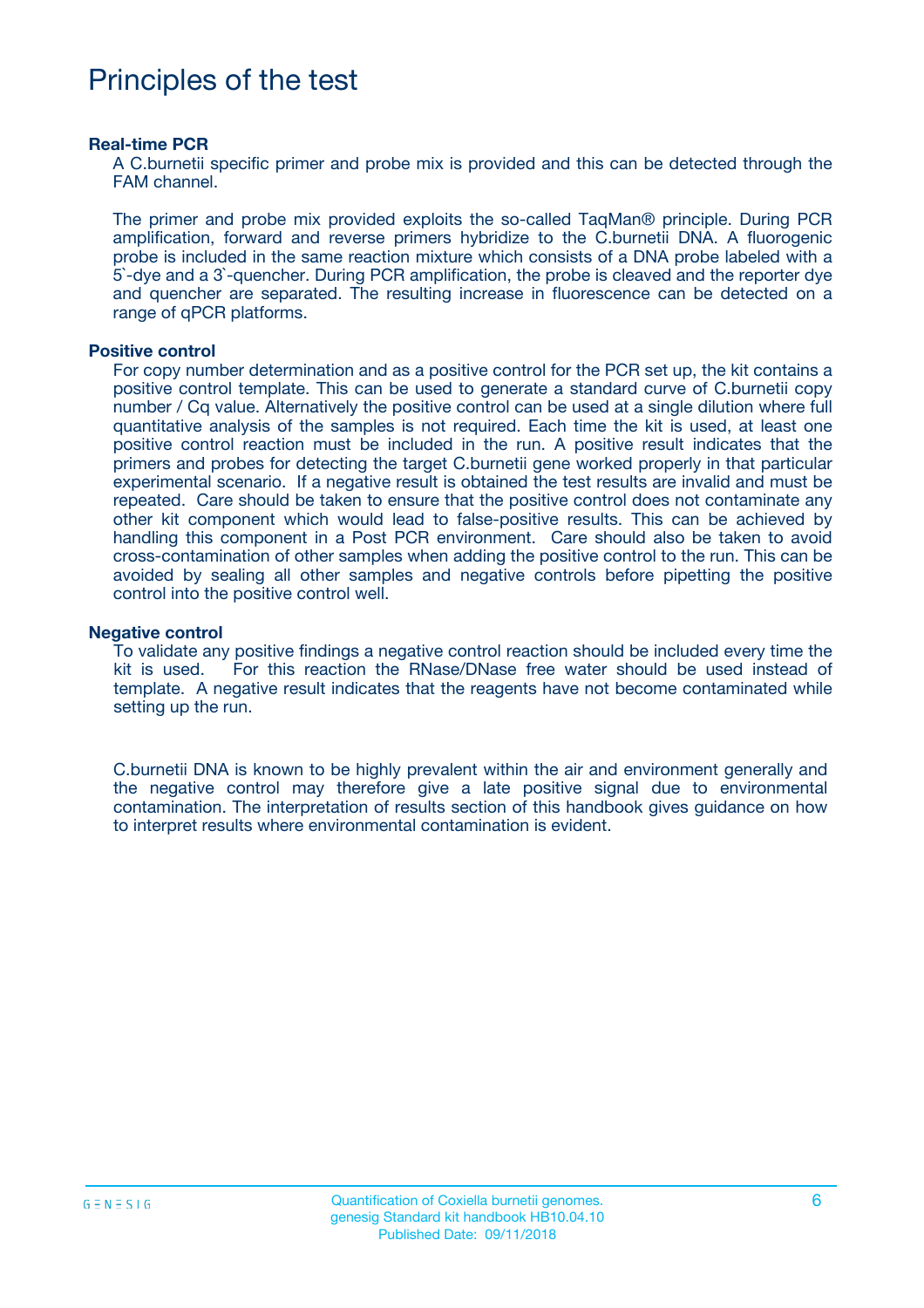### Resuspension protocol

To minimize the risk of contamination with foreign DNA, we recommend that all pipetting be performed in a PCR clean environment. Ideally this would be a designated PCR lab or PCR cabinet. Filter tips are recommended for all pipetting steps.

#### **1. Pulse-spin each tube in a centrifuge before opening.**

This will ensure lyophilised primer and probe mix is in the base of the tube and is not spilt upon opening the tube.

**2. Resuspend the kit components in the RNase/DNase free water supplied, according to the table below.**

To ensure complete resuspension, vortex each tube thoroughly.

| Component - resuspend in water      | Volume |
|-------------------------------------|--------|
| <b>Pre-PCR pack</b>                 |        |
| C.burnetii primer/probe mix (BROWN) | 165 µl |

#### **3. Resuspend the positive control template in the template preparation buffer supplied, according to the table below:**

To ensure complete resuspension, vortex the tube thoroughly.

| Component - resuspend in template preparation buffer |        |  |
|------------------------------------------------------|--------|--|
| <b>Post-PCR heat-sealed foil</b>                     |        |  |
| C.burnetii Positive Control Template (RED) *         | 500 µl |  |

\* This component contains high copy number template and is a VERY significant contamination risk. It must be opened and handled in a separate laboratory environment, away from the other components.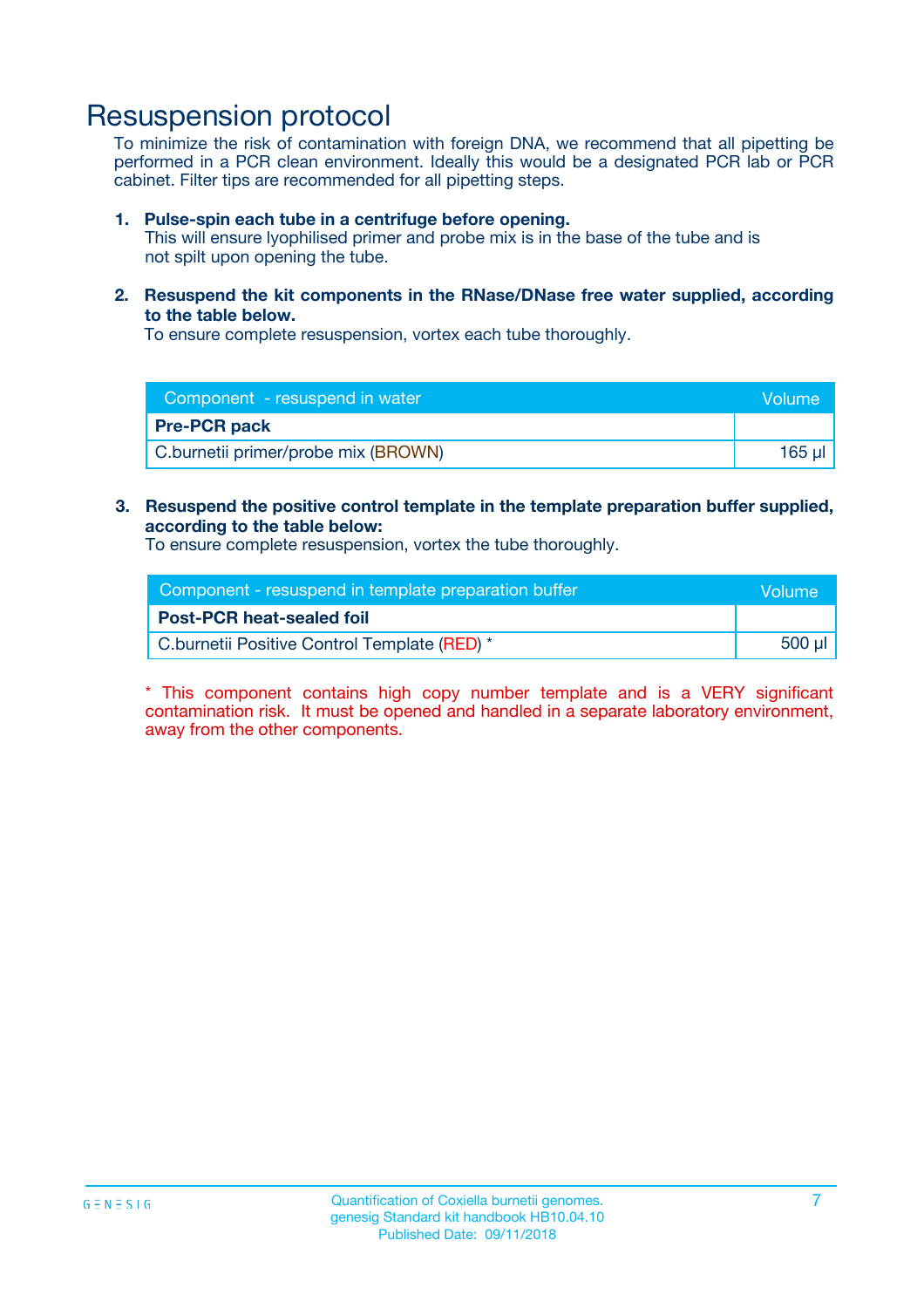# qPCR detection protocol

**1. For each DNA sample prepare a reaction mix according to the table below:** Include sufficient reactions for positive and negative controls.

| Component                                 | Volume   |
|-------------------------------------------|----------|
| oasig or PrecisionPLUS 2X qPCR Master Mix | 10 $\mu$ |
| C.burnetii primer/probe mix (BROWN)       | 1 $\mu$  |
| <b>RNase/DNase free water (WHITE)</b>     | $4 \mu$  |
| <b>Final Volume</b>                       | $15 \mu$ |

- **2. Pipette 15µl of this mix into each well according to your qPCR experimental plate set up.**
- **3. Prepare DNA templates for each of your samples.**
- **4. Pipette 5µl of DNA template into each well, according to your experimental plate set up.**

For negative control wells use 5µl of RNase/DNase free water. The final volume in each well is 20µl.

**5. If a standard curve is included for quantitative analysis, prepare a reaction mix according to the table below:**

| Component                                 | Volume          |
|-------------------------------------------|-----------------|
| oasig or PrecisionPLUS 2X qPCR Master Mix | 10 µl           |
| C.burnetii primer/probe mix (BROWN)       | 1 µI            |
| <b>RNase/DNase free water (WHITE)</b>     | $4 \mu$         |
| <b>Final Volume</b>                       | 15 <sub>µ</sub> |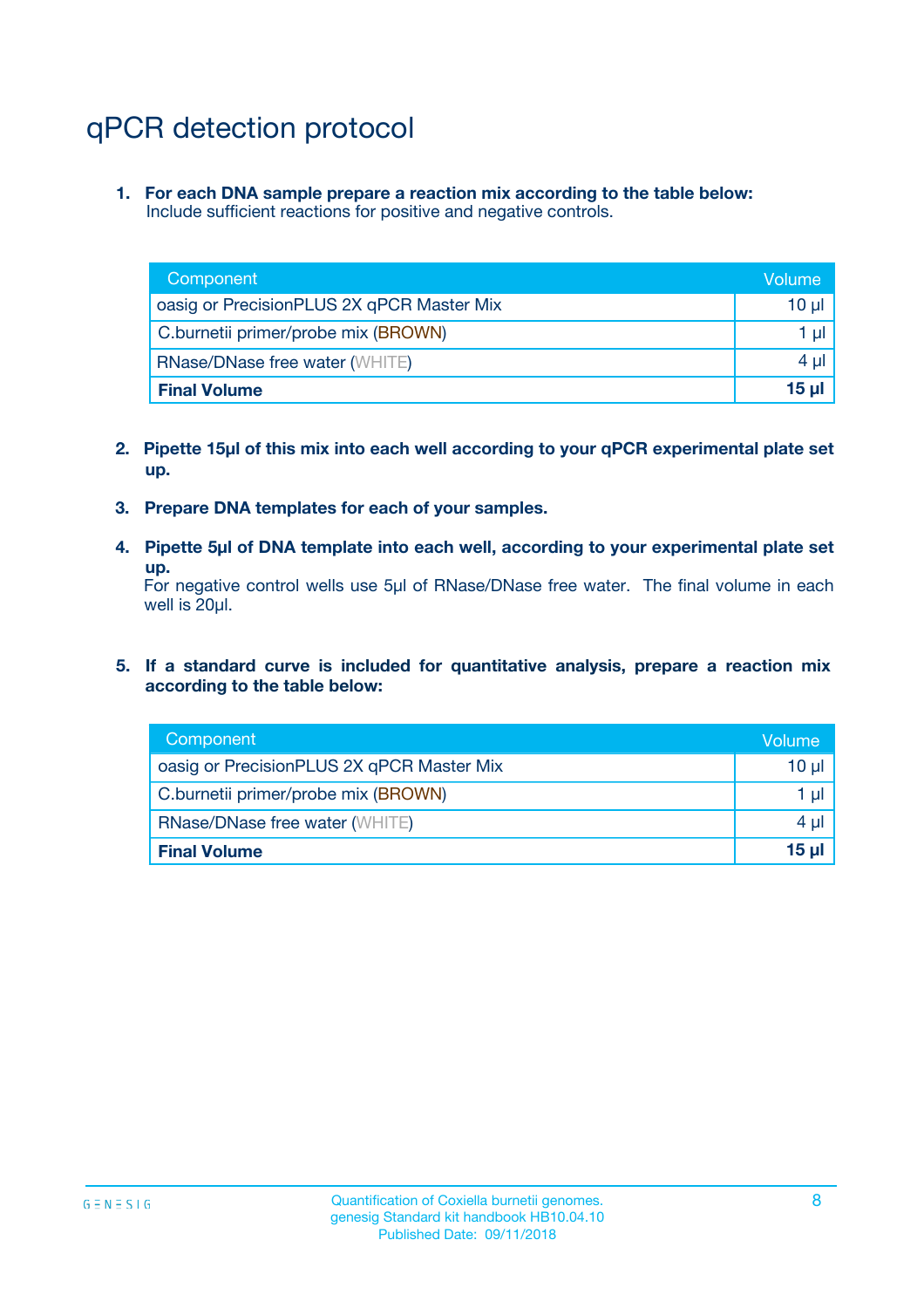#### **6. Preparation of a standard curve dilution series.**

- 1) Pipette 90µl of template preparation buffer into 5 tubes and label 2-6
- 2) Pipette 10µl of Positive Control Template (RED) into tube 2
- 3) Vortex thoroughly
- 4) Change pipette tip and pipette 10µl from tube 2 into tube 3
- 5) Vortex thoroughly

Repeat steps 4 and 5 to complete the dilution series

| <b>Standard Curve</b>         | <b>Copy Number</b>     |
|-------------------------------|------------------------|
| Tube 1 Positive control (RED) | $2 \times 10^5$ per µl |
| Tube 2                        | $2 \times 10^4$ per µl |
| Tube 3                        | $2 \times 10^3$ per µl |
| Tube 4                        | $2 \times 10^2$ per µl |
| Tube 5                        | 20 per µl              |
| Tube 6                        | 2 per ul               |

7. Pipette 5µl of standard template into each well for the standard curve according to your experimental plate set up.

The final volume in each well is 20µl.

# qPCR amplification protocol

Amplification conditions using oasig or PrecisionPLUS2X qPCR Master Mix.

| <b>Step</b> |                   | <b>Time</b>     | Temp    |
|-------------|-------------------|-----------------|---------|
|             | Enzyme activation | 2 min           | 95 °C   |
| Cycling x50 | Denaturation      | 10 <sub>s</sub> | 95 $°C$ |
|             | DATA COLLECTION * | 60 s            | 60 °C   |

\* Fluorogenic data should be collected during this step through the FAM channel